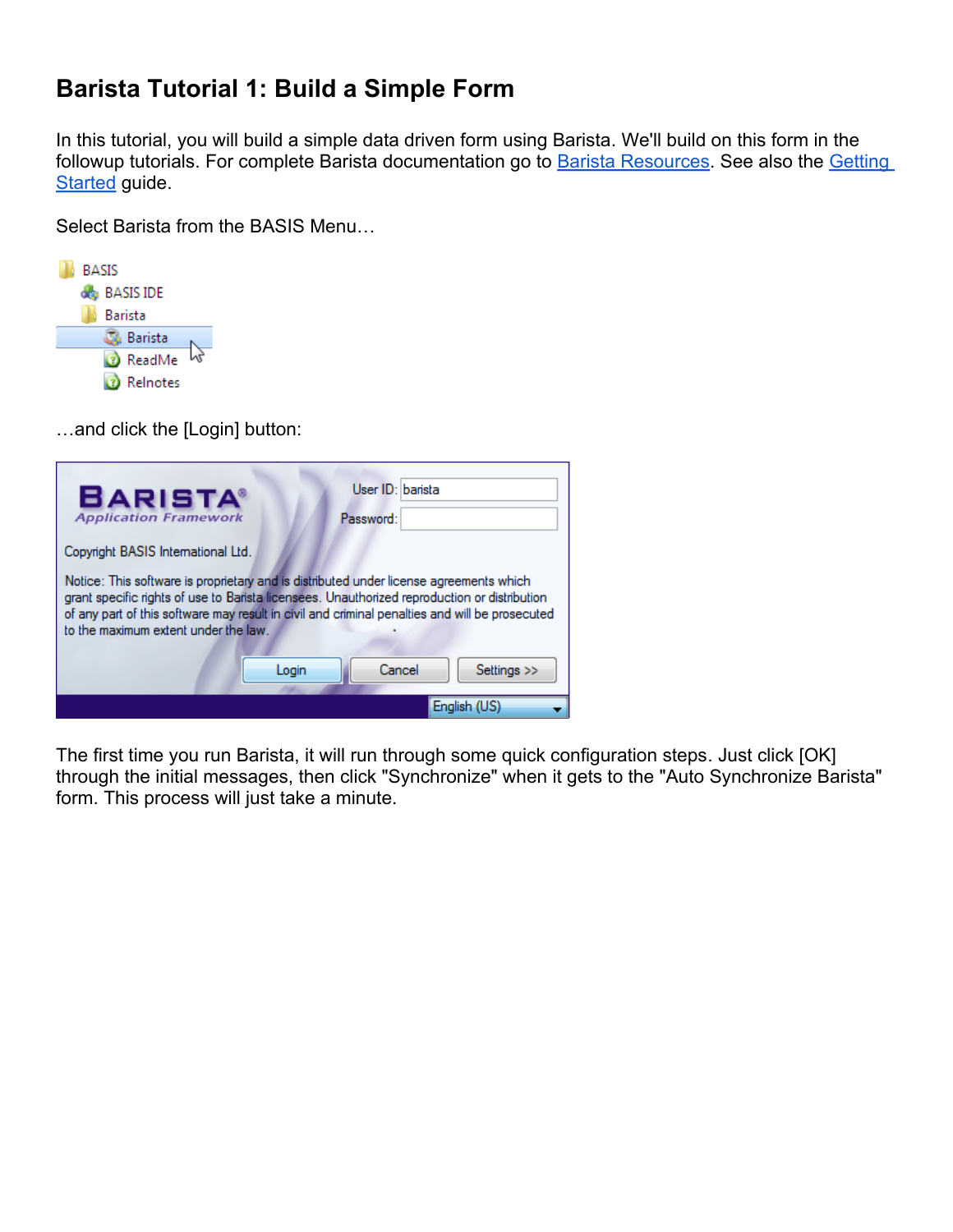| Barista Application Framework                               |                                                                                                                  | - 0 X                  |
|-------------------------------------------------------------|------------------------------------------------------------------------------------------------------------------|------------------------|
|                                                             | File Record Edit View Design Favorites Help Window                                                               |                        |
|                                                             | ▋▚▞▓▏▊▊▊▏░▏▎▎▗▐▕▓▏██▓▓▓▓▓▓▓▓▓▓▓▓▓▓▓                                                                              | E                      |
| <b>Barista Administration</b>                               | Auto Synchronize Barista                                                                                         | $\mathbf{x}$<br>$\Box$ |
| <b>Barista Development</b>                                  | <b>Application Sync File</b><br>Type<br>✓<br>Ю<br>$\overline{\mathbf{v}}$<br>/ apps/examples/config/examples.syn | Refresh<br>▲           |
| Barista Development                                         |                                                                                                                  | Application            |
| Maintenance<br>Ξ<br>Element Types<br>$+$                    |                                                                                                                  | <b>Status</b>          |
| Tables<br>Ŧ<br>Form Manager                                 |                                                                                                                  | <b>Show Data</b>       |
| System Logs<br>$+$<br>Configuration                         |                                                                                                                  | Synchronize            |
| El <b>Co</b> Utilities<br>Directory/File Mounts<br>$+$<br>n | Compile imported form definitions<br>⊽<br>Don't ask me this again                                                | Exit                   |
| <b>History</b>                                              |                                                                                                                  |                        |
| System Messages $\leftarrow$ $\rightarrow$                  |                                                                                                                  |                        |
| <b>Processes</b>                                            |                                                                                                                  |                        |
|                                                             | <b>PD</b>                                                                                                        | 01/12/2009             |

Our goal is to build this simple file maintenance form:

| <b>Main Form</b>                   | -- - - |
|------------------------------------|--------|
| User ID: 000001                    |        |
| User Name:                         |        |
| Phone: $( )$ .                     |        |
| Wants Spam                         |        |
| Email:                             |        |
| $B \times$ $A \rightarrow$ $M$ $B$ |        |

To get to that form, we'll work through these three steps:

- 1. Define **data elements**.
- 2. Define **table**.
- 3. Build **form**.

# **Define Data Elements**

Select the "Barista Development" Menu option, then select the "Element Types" node in the menu tree to bring up the Element Types maintenance form.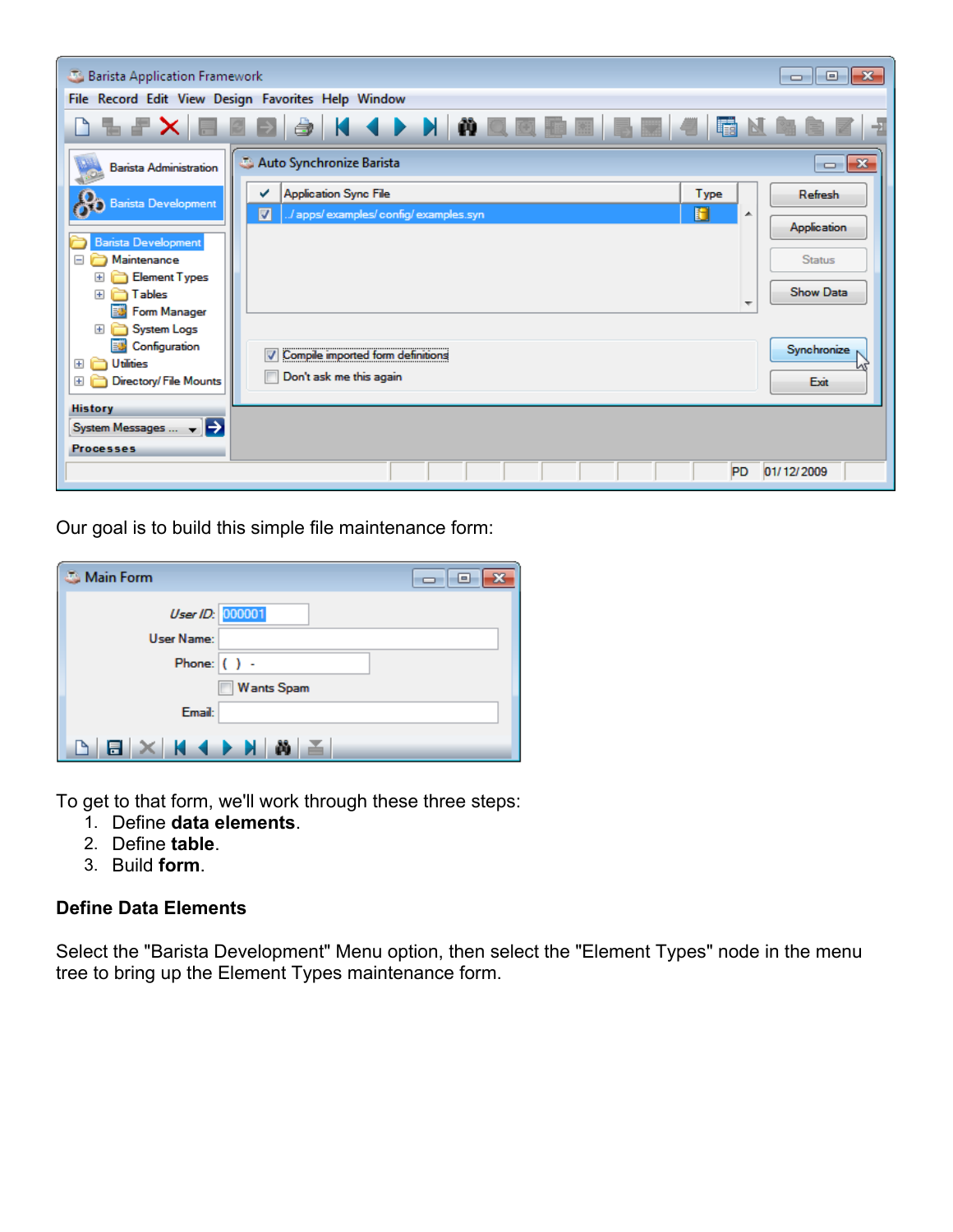| Barista Application Framework                      |                                                                                                            |
|----------------------------------------------------|------------------------------------------------------------------------------------------------------------|
| File Record Edit View Design Favorites Help Window |                                                                                                            |
|                                                    | 8 K 4 D N N N N N N N B N 5 H 4 5 N & 8 N 9 3 4 A V                                                        |
| <b>Examples</b>                                    | Element Types<br>$\overline{\mathbf{x}}$<br>$-1$                                                           |
| <b>Barista Administration</b>                      | Creation Date: 01/12/2009<br>Element Type ID:<br>Revision Date: 01/12/2009<br>Description:                 |
| <b>Barista Development</b>                         | <b>Definition</b><br>Validation                                                                            |
| <b>Barista Development</b><br>Maintenance<br>Ξ     | App Company ID: 00-000000<br>Q<br>Data Type: Character<br><b>Default Company</b>                           |
| Element Types<br>輔<br><b>Element Types</b>         | Q<br>App Product ID: DEV<br>Data Subtype: (none)<br><b>Standard Development</b><br>Data Field Length:<br>0 |
| Element Report<br><b>Compression Codes</b><br>EĦ   | <b>Exempt from localization</b>                                                                            |
| EĦ<br><b>Expansion Codes</b>                       | Control Type: CharacterEdit                                                                                |
| <b>Drilldown Definitions</b><br>語<br>□ n Tables    | Mask Type: (none)<br>List Display Format:<br>$\overline{\phantom{a}}$                                      |
| 事<br>Tables                                        | <b>Window Label:</b><br><b>Input Mask:</b>                                                                 |
| <b>Table Layout Inquiry</b>                        | Column Header:<br>Output Mask:                                                                             |
| <b>Dictionary Report</b>                           | Alignment and Values                                                                                       |
| Table Data Inquiry<br><b>Form Manager</b><br>BB    | <b>Preset Value:</b><br>Alignment: (none)                                                                  |
| <b>System Logs</b>                                 | Pad Character: (none)<br>Default Value:                                                                    |
| <b>EX Configuration</b>                            | Allow blanks as valid entry                                                                                |
| El <b>C</b> Utilities<br>Directory/ File Mounts    |                                                                                                            |
| $+$                                                | <b>User Prompt:</b>                                                                                        |
| <b>History</b>                                     |                                                                                                            |
| Element Types (DDM_EL $\arrow$                     | $M$ $\&$ $\le$<br>$\mathbb{R} \times \mathbb{R}$ + $\rightarrow$<br>P.                                     |
| <b>Processes</b>                                   |                                                                                                            |
| Data Dict Element Name                             | <b>REQ</b><br><b>HDR</b><br><b>PD</b><br>01/12/2009                                                        |

A complete rundown of the fields in Data Elements is available in **[Getting Started](http://documentation.basis.com/BaristaDIP/Barista%20Getting%20Started.pdf)**[,](http://www.basis.com/products/devtools/barista/documentation/barista_getting_started.pdf) but we'll cover some of the more important fields here briefly.

#### **In the Header:**

Element Type ID: A unique 16 character identifier used throughout to reference this element.

#### **In the Definition Tab:**

Data Type: Determines how the data will be stored in a file.

Data SubType: Can be used to impose a *semantic meaning* on a field, for example as a YYYYMMDD date string.

Data Field Length: The length of the field on disk.

Control Type: Specifies what type of user interface control will be generated to handle data entry.

Window Label: Specifies label for field on form.

Input Mask: Data entry mask. See the **Mask Reference** section in [Getting Started.](http://documentation.basis.com/BaristaDIP/Barista%20Getting%20Started.pdf)

#### **In the Validation Tab:**

Check Box Data: Values corresponding to Checked and Unchecked, formatted as Y;N.

Validate Data Table/Data Column: Data is validated against another table.

Min/Max Length: Imposes minimum and maximum input length.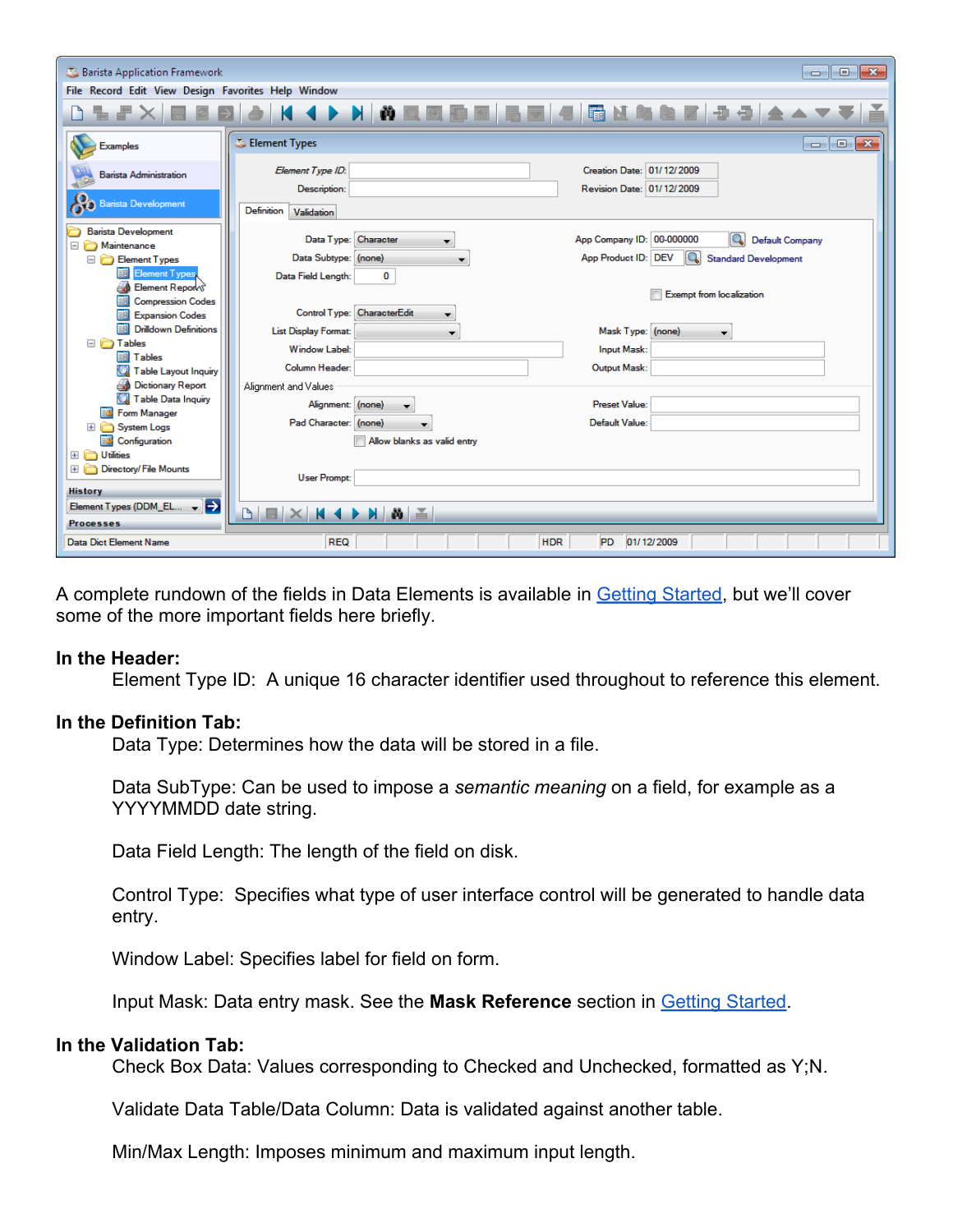Pad Character/Justification: Specifies how the user's input will be padded before being saved to the file.

We'll define 5 elements, then add them to a table.

Our first element, and the key to the file, is User ID. We will define it as a **Sequence Counter**. This is useful to automatically generate a unique ID for a record entry.

## **Add Element Type: TUT\_USER\_ID**

Fill in the following fields of the Element Types form with the following data. All other fields can be left as their default values.

| Location       | <b>Field</b>        | <b>Value</b>            |
|----------------|---------------------|-------------------------|
| Header         | Data Element Name   | TUT USER ID             |
|                | Description         | <b>Tutorial User ID</b> |
| Definition Tab | Data SubType        | <b>Sequence Counter</b> |
|                | Data Field Length   | 6                       |
|                | <b>Window Label</b> | User ID                 |
|                | Input Mask          | 000000                  |
|                | <b>Output Mask</b>  | 000000                  |
|                | Alignment           | Right(R)                |
|                | Pad Character       | Zero $(0)$              |

| Element Types                                                                     | $\Box$ $\Box$ X                                                                                             |
|-----------------------------------------------------------------------------------|-------------------------------------------------------------------------------------------------------------|
| Element Type ID: TUT_USER_ID<br>Description: Tutorial User ID                     | Creation Date: 01/12/2009<br>Revision Date: 01/12/2009                                                      |
| Definition<br>Validation                                                          |                                                                                                             |
| Data Type: Character<br>Data Subtype: Sequence Counter<br>Data Field Length:<br>6 | App Company ID: 00-000000<br><b>Default Company</b><br><b>Q</b> Standard Development<br>App Product ID: DEV |
| Control Type: CharacterEdit                                                       | <b>Exempt from localization</b>                                                                             |
| <b>List Display Format:</b><br>$\overline{\phantom{a}}$                           | Mask Type: (none)<br>$\overline{\phantom{a}}$                                                               |
| Window Label: User ID                                                             | Input Mask: 000000                                                                                          |
| Column Header: User ID<br>Alignment and Values                                    | Output Mask: 000000                                                                                         |
| Alignment: Right (R) +                                                            | Preset Value:                                                                                               |
| Pad Character: Zero (30)<br>▼<br>Allow blanks as valid entry                      | Default Value:                                                                                              |
| <b>User Prompt:</b>                                                               |                                                                                                             |
|                                                                                   |                                                                                                             |

Click  $\Box$  or press [Ctrl]+S to save this data element.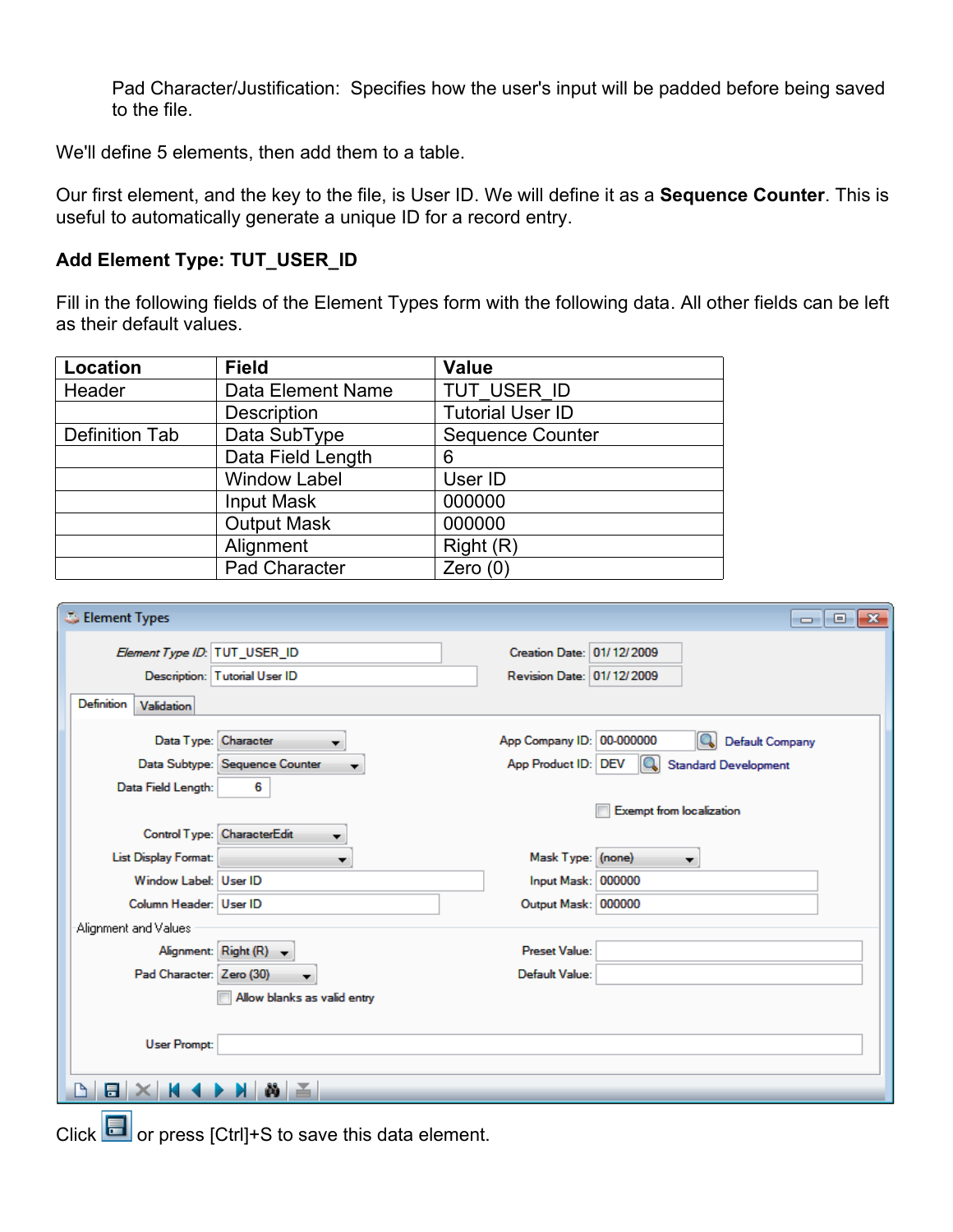# **Add Element Type: TUT\_USER\_NAME**

Click  $\Box$  or press [Ctrl]+N to begin entering a new data element.

| Location       | <b>Field</b>        | <b>Value</b>              |
|----------------|---------------------|---------------------------|
| Header         | Data Element Name   | TUT USER NAME             |
|                | <b>Description</b>  | <b>Tutorial User Name</b> |
| Definition Tab | Data Field Length   | 30                        |
|                | <b>Window Label</b> | <b>User Name</b>          |
|                | Column Header       | <b>User Name</b>          |

| Element Types                                |                                 |                                                  | $-x$<br><del>- 10</del>                               |
|----------------------------------------------|---------------------------------|--------------------------------------------------|-------------------------------------------------------|
| Element Type ID: TUT_USER_NAME               |                                 | Creation Date: 01/12/2009                        |                                                       |
|                                              | Description: Tutorial User Name | Revision Date: 01/12/2009                        |                                                       |
| Definition<br>Validation                     |                                 |                                                  |                                                       |
| Data Type: Character<br>Data Subtype: (none) |                                 | App Company ID: 00-000000<br>App Product ID: DEV | Default Company<br>10.<br><b>Standard Development</b> |
| Data Field Length:                           | 30                              |                                                  | <b>Exempt from localization</b>                       |
| Control Type: CharacterEdit                  | ▼                               |                                                  |                                                       |
| <b>List Display Format:</b>                  | ▼                               | Mask Type: (none)                                |                                                       |
| Window Label: User Name                      |                                 | Input Mask:                                      |                                                       |
| Column Header: User Name                     |                                 | Output Mask:                                     |                                                       |
| Alignment and Values                         |                                 |                                                  |                                                       |
| Alignment: (none)                            | ▼                               | <b>Preset Value:</b>                             |                                                       |
| Pad Character: (none)                        |                                 | Default Value:                                   |                                                       |
|                                              | Allow blanks as valid entry     |                                                  |                                                       |
| <b>User Prompt:</b>                          |                                 |                                                  |                                                       |
|                                              |                                 |                                                  |                                                       |

Click  $\Box$  or press [Ctrl]+S to save this data element.

# **Add Element Type: TUT\_USER\_PHONE**

Click  $\Box$  or press [Ctrl]+N to begin entering a new data element.

| Location       | <b>Field</b>         | <b>Value</b>                 |
|----------------|----------------------|------------------------------|
| Header         | Data Element Name    | TUT USER PHONE               |
|                | Description          | <b>Tutorial User's Phone</b> |
| Definition Tab | Data Field Length    | 10                           |
|                | <b>Window Label</b>  | Phone                        |
|                | <b>Column Header</b> | Phone                        |
|                | <b>Input Mask</b>    | $(000)000 - 0000$            |
|                | <b>Output Mask</b>   | $(000)000 - 0000$            |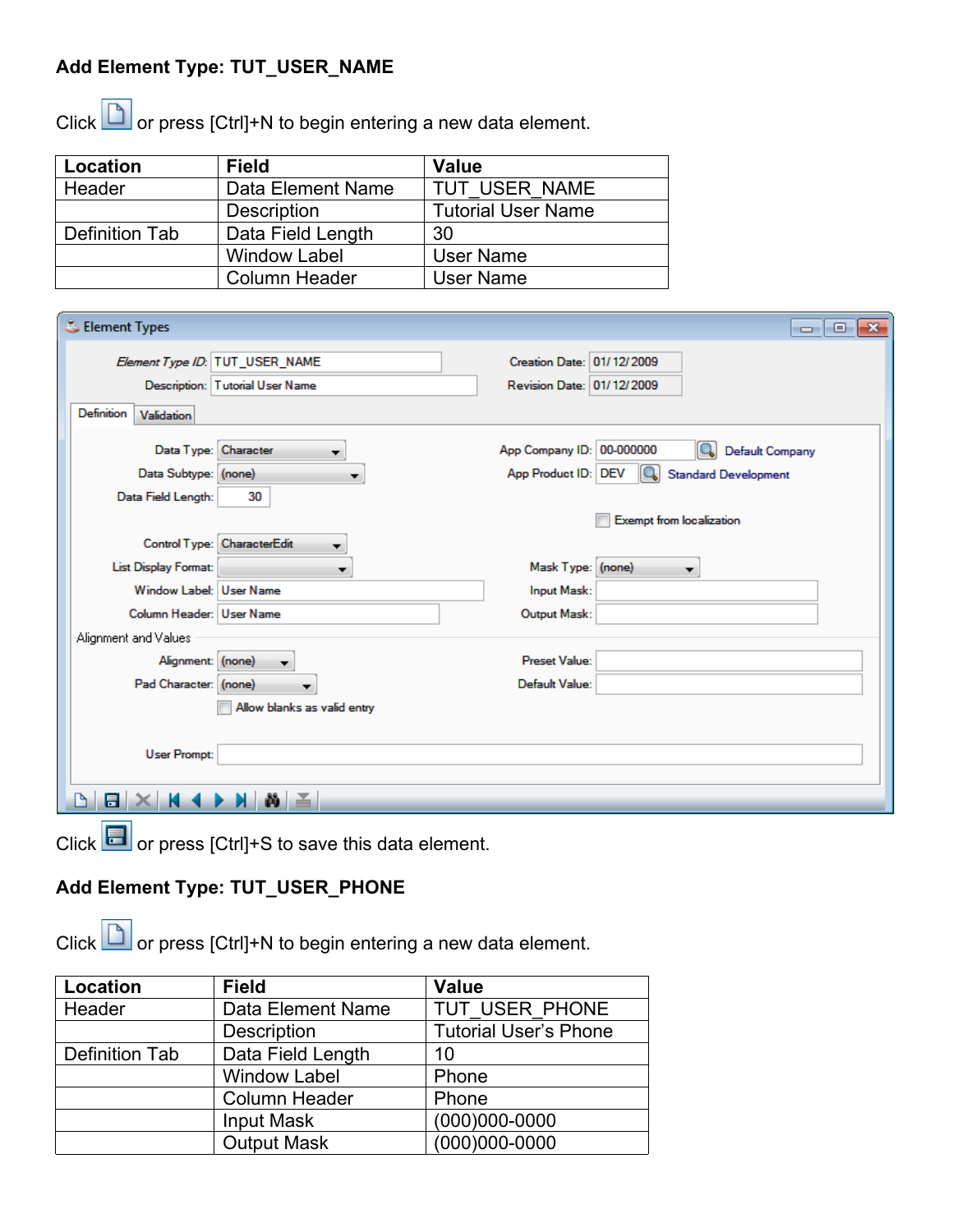| <b>Validation Tab</b> | Minimum Length |  |
|-----------------------|----------------|--|
|                       | Maximum Length |  |

● *To demonstrate masking and input length validation, this example assumes North American phone numbers. This would not be appropriate in a real-world application.*

| Element Types               |                                    |                           | $-23$<br>$\oplus$<br>$\Box$            |
|-----------------------------|------------------------------------|---------------------------|----------------------------------------|
|                             | Element Type ID: TUT_USER_PHONE    | Creation Date: 01/12/2009 |                                        |
|                             | Description: Tutorial User's Phone | Revision Date: 01/12/2009 |                                        |
| Definition<br>Validation    |                                    |                           |                                        |
| Data Type: Character        |                                    | App Company ID: 00-000000 | $\mathbf{Q}$<br><b>Default Company</b> |
| Data Subtype: (none)        |                                    | App Product ID: DEV       | IQ.<br><b>Standard Development</b>     |
| Data Field Length:          | 10                                 |                           |                                        |
|                             |                                    |                           | <b>Exempt from localization</b>        |
|                             | Control Type: CharacterEdit        |                           |                                        |
| <b>List Display Format:</b> |                                    | Mask Type: (none)         | ▼                                      |
| Window Label: Phone         |                                    |                           | Input Mask: (000)000-0000              |
| Column Header: Phone        |                                    |                           | Output Mask: (000)000-0000             |
| Alignment and Values        |                                    |                           |                                        |
| Alignment: (none)           |                                    | Preset Value:             |                                        |
| Pad Character: (none)       |                                    | Default Value:            |                                        |
|                             | Allow blanks as valid entry        |                           |                                        |
|                             |                                    |                           |                                        |
| <b>User Prompt:</b>         |                                    |                           |                                        |
|                             |                                    |                           |                                        |
| 믐                           | ¥.                                 |                           |                                        |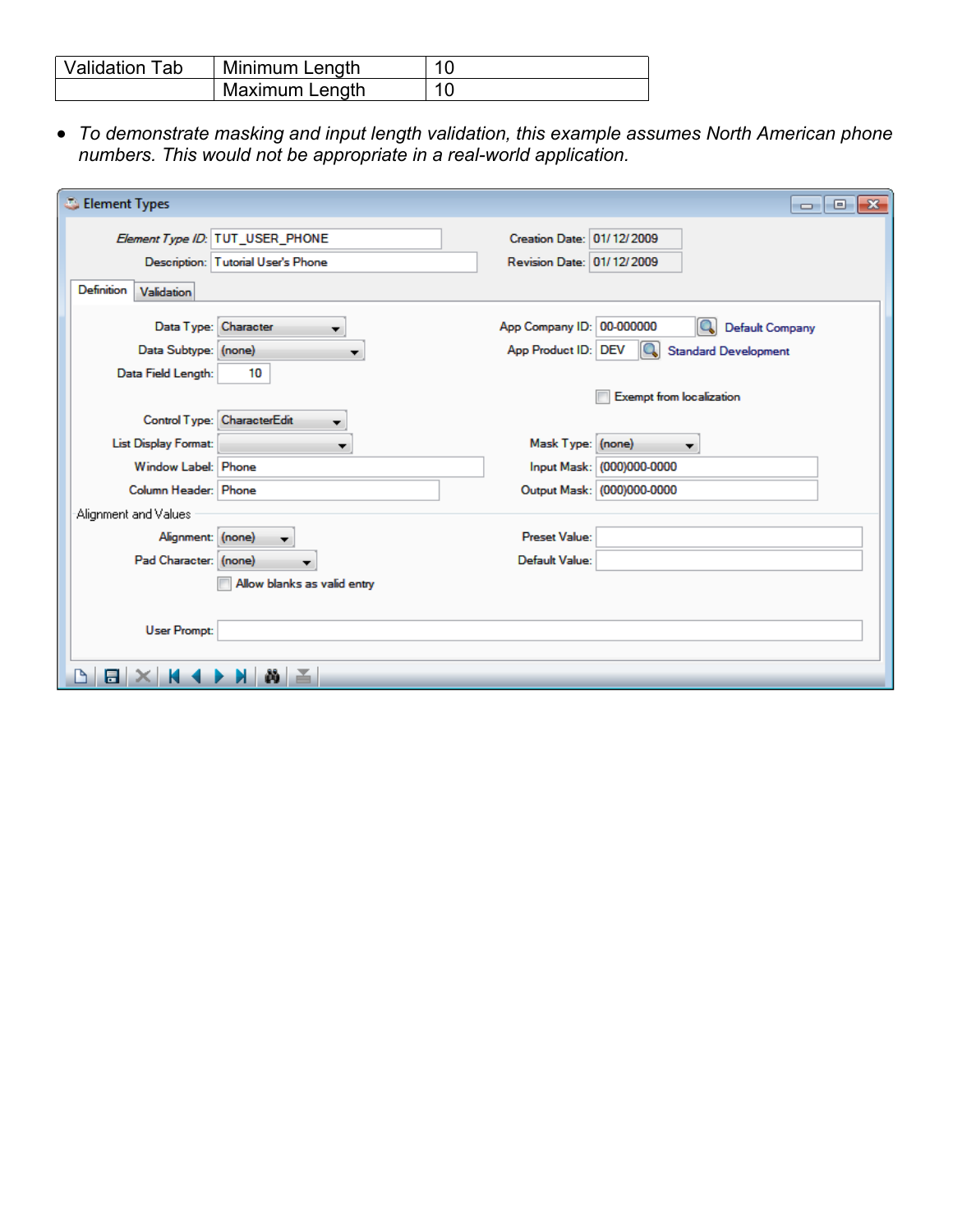| Element Types                      | $\mathbf{x}$<br>$\overline{\phantom{a}}$ $\overline{\phantom{a}}$ |
|------------------------------------|-------------------------------------------------------------------|
| Element Type ID: TUT_USER_PHONE    | Creation Date: 01/12/2009                                         |
| Description: Tutorial User's Phone | Revision Date: 01/12/2009                                         |
| Validation<br><b>Definition</b>    |                                                                   |
| Check Box Data:                    |                                                                   |
| Table Based                        |                                                                   |
| Validate Data Table:               | $\overline{\mathbf{Q}}$                                           |
| Data Column:<br>▼                  |                                                                   |
| Data Key:                          |                                                                   |
| Data Key Name:                     | $\boxed{\mathbf{Q}}$                                              |
| Use auto complete during entry     |                                                                   |
| Additional                         |                                                                   |
| Minimum Length:<br>10              | Data Expand Code:                                                 |
| 10<br>Maximum Length:              | Q<br>Data Compress Code:                                          |
|                                    |                                                                   |
| Minimum Value:                     | Precision:<br>0                                                   |
| Maximum Value:                     | System Dialog: (none)                                             |
|                                    |                                                                   |
|                                    |                                                                   |
| $N \geq$<br>日                      |                                                                   |

Click **or press** [Ctrl]+S to save this data element.

Next, we'll add a CheckBox.

# **Add Element Type: TUT\_WANTS\_SPAM**

Click  $\Box$  or press [Ctrl]+N to begin entering a new data element.

| Location       | <b>Field</b>         | <b>Value</b>                    |
|----------------|----------------------|---------------------------------|
| Header         | Data Element Name    | TUT WANTS SPAM                  |
|                | <b>Description</b>   | <b>Tutorial User Wants Spam</b> |
| Definition Tab | Data Field Length    |                                 |
|                | <b>Control Type</b>  | <b>CheckBox</b>                 |
|                | <b>Window Label</b>  | <b>Wants Spam</b>               |
|                | <b>Column Header</b> | Spam                            |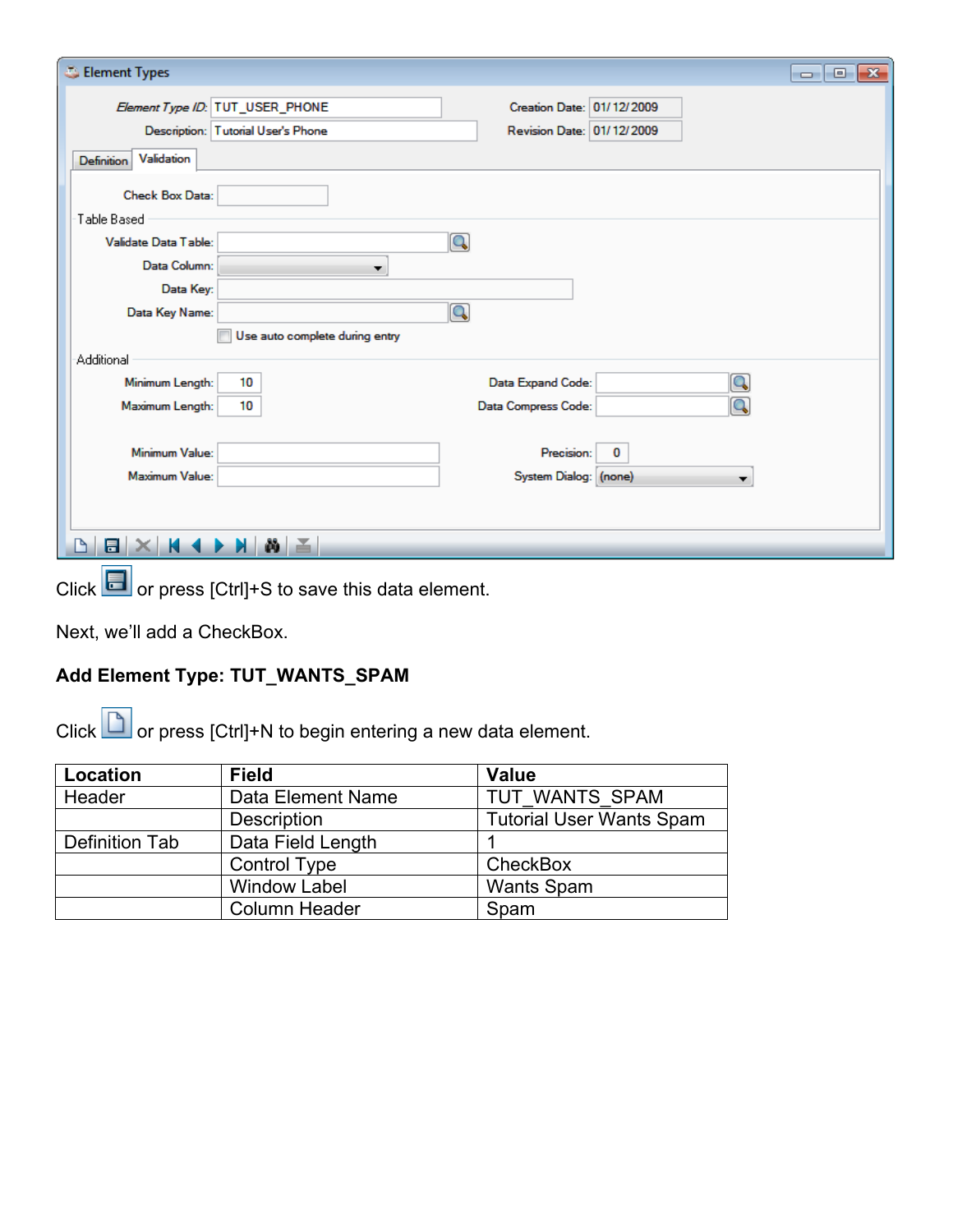| Element Types                                |                                       |                                                  | $-x$<br>$-1$                                                    |
|----------------------------------------------|---------------------------------------|--------------------------------------------------|-----------------------------------------------------------------|
|                                              | Element Type ID: TUT_WANTS_SPAM       | Creation Date: 01/12/2009                        |                                                                 |
|                                              | Description: Tutorial User Wants Spam | Revision Date: 01/12/2009                        |                                                                 |
| Definition<br>Validation                     |                                       |                                                  |                                                                 |
| Data Type: Character<br>Data Subtype: (none) | $\mathbf{r}$                          | App Company ID: 00-000000<br>App Product ID: DEV | Q<br><b>Default Company</b><br>Q<br><b>Standard Development</b> |
| Data Field Length:                           | 1                                     |                                                  |                                                                 |
|                                              |                                       |                                                  | <b>Exempt from localization</b>                                 |
| Control Type: CheckBox                       |                                       |                                                  |                                                                 |
| <b>List Display Format:</b>                  | ▼                                     | Mask Type: (none)                                | ▼                                                               |
| Window Label: Wants Spam                     |                                       | Input Mask:                                      |                                                                 |
| Column Header: Spam                          |                                       | Output Mask:                                     |                                                                 |
| Alignment and Values                         |                                       |                                                  |                                                                 |
| Alignment: (none)                            | $\blacktriangledown$                  | Preset Value:                                    |                                                                 |
| Pad Character: (none)                        |                                       | Default Value:                                   |                                                                 |
|                                              | Allow blanks as valid entry           |                                                  |                                                                 |
| <b>User Prompt:</b>                          |                                       |                                                  |                                                                 |
| E                                            | ≚<br>ŵ                                |                                                  |                                                                 |

Click **or** or press [Ctrl]+S to save this data element.

# **Add Element Type: TUT\_USER\_EMAIL**

Click  $\Box$  or press [Ctrl]+N to begin entering a new data element.

| Location       | <b>Field</b>        | <b>Value</b>                 |
|----------------|---------------------|------------------------------|
| Header         | Data Element Name   | TUT USER EMAIL               |
|                | Description         | <b>Tutorial User's Email</b> |
| Definition Tab | Data Field Length   | 30                           |
|                | <b>Window Label</b> | Email                        |
|                | Column Header       | Email                        |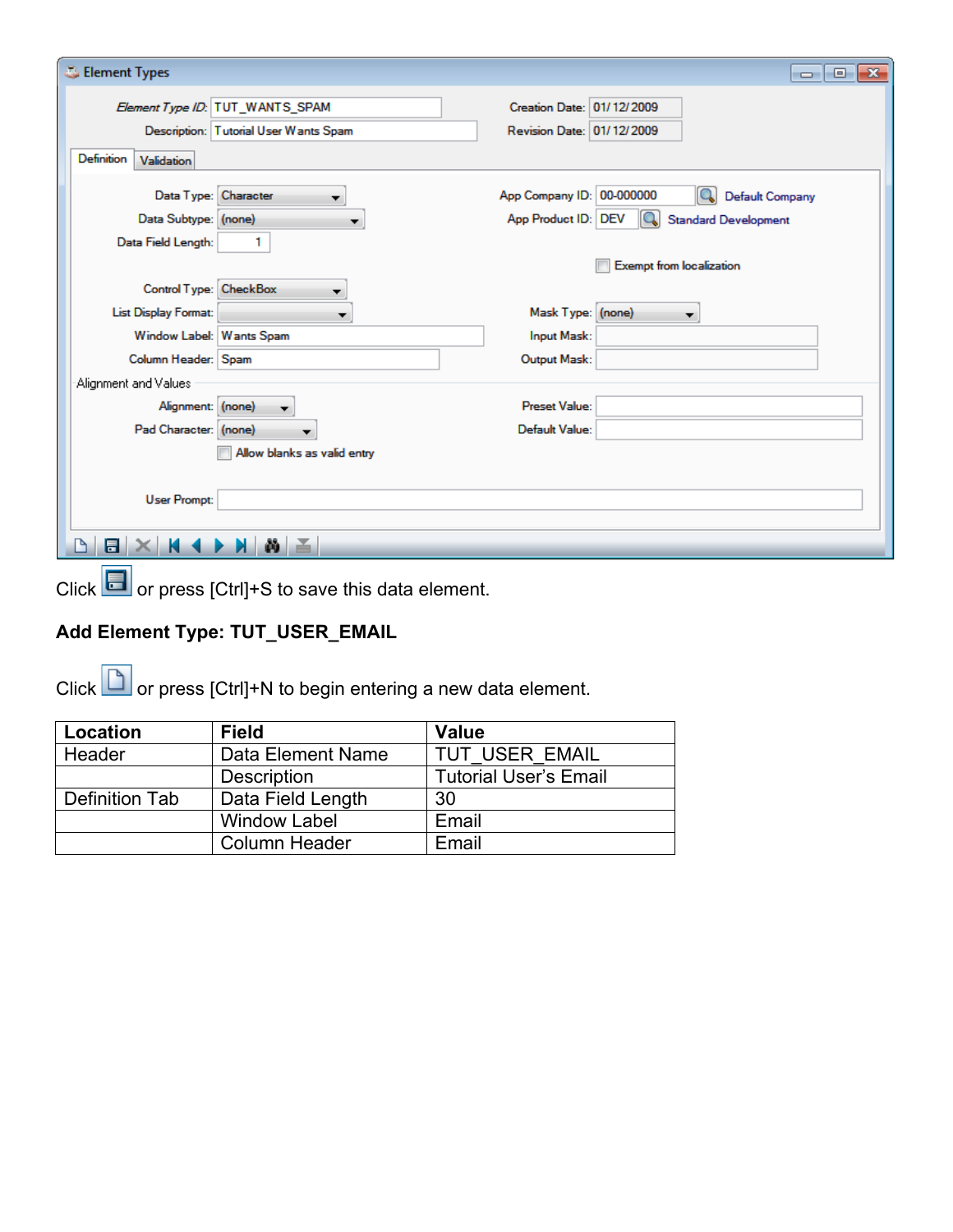| Element Types                                |                                    |                                                  | $-x$<br><del>- 0</del>                                          |
|----------------------------------------------|------------------------------------|--------------------------------------------------|-----------------------------------------------------------------|
| Element Type ID: TUT_USER_EMAIL              |                                    | Creation Date: 01/12/2009                        |                                                                 |
|                                              | Description: Tutorial User's Email | Revision Date: 01/12/2009                        |                                                                 |
| <b>Definition</b><br>Validation              |                                    |                                                  |                                                                 |
| Data Type: Character<br>Data Subtype: (none) | $\mathbf{r}$                       | App Company ID: 00-000000<br>App Product ID: DEV | Q<br><b>Default Company</b><br>Q<br><b>Standard Development</b> |
| Data Field Length:                           | 30                                 |                                                  |                                                                 |
|                                              |                                    |                                                  | <b>Exempt from localization</b>                                 |
| Control Type: CharacterEdit                  |                                    |                                                  |                                                                 |
| List Display Format:                         | $\overline{\phantom{a}}$           | Mask Type: (none)                                | ▼                                                               |
| Window Label: Email                          |                                    | Input Mask:                                      |                                                                 |
| Column Header: Email                         |                                    | Output Mask:                                     |                                                                 |
| Alignment and Values                         |                                    |                                                  |                                                                 |
| Alignment: (none)                            | ▼                                  | <b>Preset Value:</b>                             |                                                                 |
| Pad Character: (none)                        |                                    | Default Value:                                   |                                                                 |
|                                              | Allow blanks as valid entry        |                                                  |                                                                 |
| <b>User Prompt:</b>                          |                                    |                                                  |                                                                 |
| 冒                                            |                                    |                                                  |                                                                 |

Click  $\left[\begin{array}{ccc} 0 & \cdots \end{array}\right]$  or press [Ctrl]+S to save this data element.

Now we've entered 5 elements. Click **The or press [Ctrl]+Q to query the records for the current form.** Enter a search string of TUT to only see records that start with TUT.

|             | Element Types Inquiry                |                                                                             |                      |  |                                     |                                                          |                |                                              |                          |               |                           |           |
|-------------|--------------------------------------|-----------------------------------------------------------------------------|----------------------|--|-------------------------------------|----------------------------------------------------------|----------------|----------------------------------------------|--------------------------|---------------|---------------------------|-----------|
| Search: TUT |                                      |                                                                             |                      |  |                                     |                                                          |                |                                              |                          |               |                           |           |
|             | <b>Element Type</b>                  | Desc                                                                        | Create Date Rev Date |  | DType                               | <b>ST</b> ype                                            | Data Len CType |                                              | Win Label                | Comp ID       | <b>Prod ID</b> Input Mask | Output Ma |
|             | <b>TUT USER EMAIL</b>                | Tutorial User's Email                                                       |                      |  | 01/12/2009 01/12/2009 Character (C) |                                                          |                | 30 CharacterEdit (E) Email                   |                          | 00-000000 DEV |                           |           |
|             | <b>TUT USER ID</b>                   | <b>Tutorial User ID</b>                                                     |                      |  |                                     | 01/12/2009 01/12/2009 Character (C) Sequence Counter (S) |                | 6 CharacterEdit (E) User ID                  |                          | 00-000000 DEV | 000000                    | 000000    |
|             | <b>TUT USER NAME</b>                 | <b>Tutorial User Name</b>                                                   |                      |  | 01/12/2009 01/12/2009 Character (C) |                                                          |                | 30 CharacterEdit (E) User Name 00-000000 DEV |                          |               |                           |           |
|             | TUT USER PHONE Tutorial User's Phone |                                                                             |                      |  | 01/12/2009 01/12/2009 Character (C) |                                                          |                | 10 CharacterEdit (E) Phone                   |                          | 00-000000 DEV | (000)000-0000 (000)000-00 |           |
|             |                                      | TUT_WANTS_SPAM Tutorial User Wants Spam 01/12/2009 01/12/2009 Character (C) |                      |  |                                     |                                                          |                | CheckBox (C)                                 | Wants Spam 00-000000 DEV |               |                           |           |

We can close Element Types Maintenance for now. The next step is to define a **Table** containing these data elements.

#### **Define Table**

Select the "Development" Menu option and click the "Tables" node in the menu tree to bring up the Tables entry form.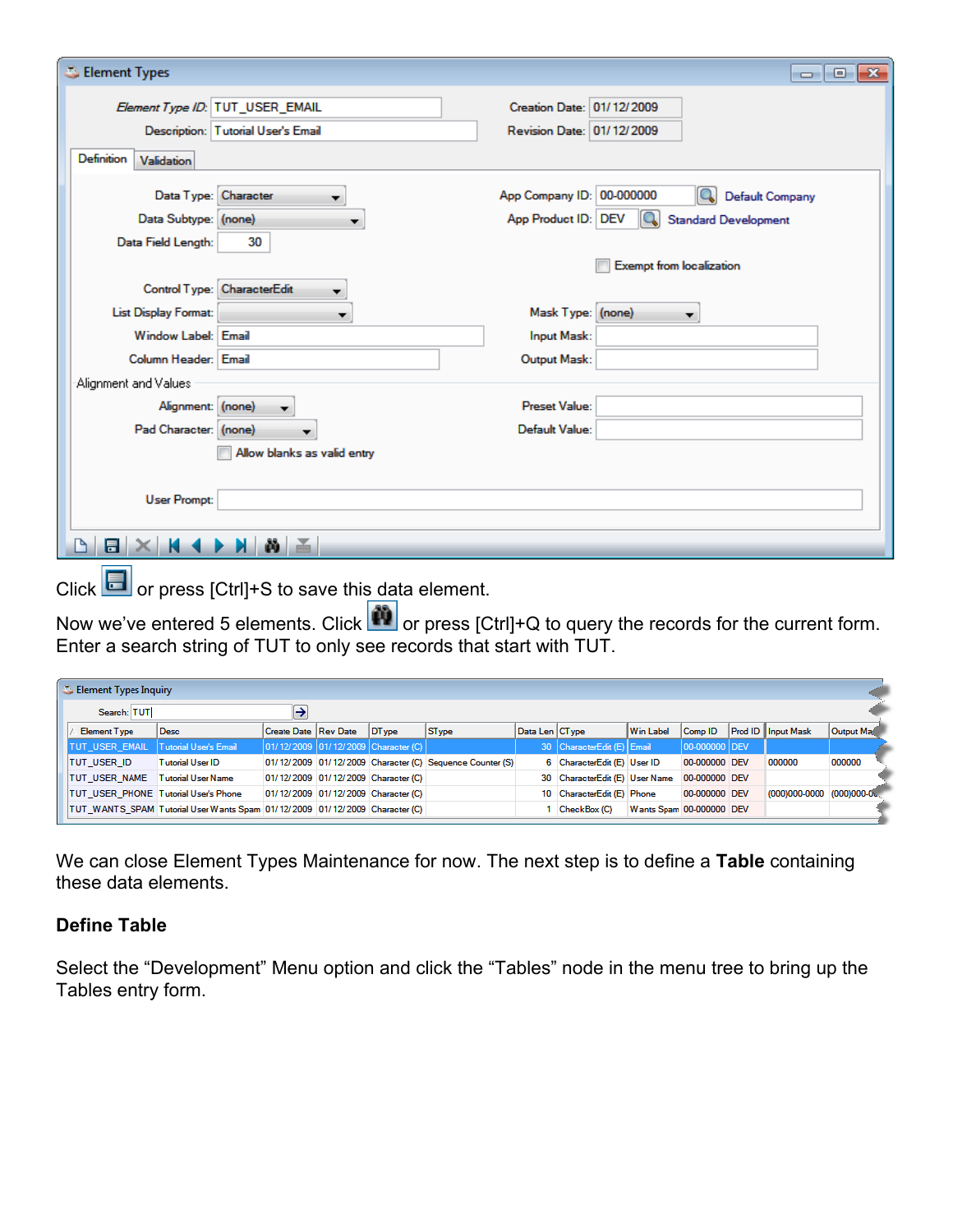| Barista Application Framework<br>$\begin{array}{c c c c c c} \hline \multicolumn{3}{c }{\mathbf{C}} & \multicolumn{3}{c }{\mathbf{C}} & \multicolumn{3}{c }{\mathbf{R}} \\\hline \multicolumn{3}{c }{\mathbf{C}} & \multicolumn{3}{c }{\mathbf{D}} & \multicolumn{3}{c }{\mathbf{R}} \\\hline \multicolumn{3}{c }{\mathbf{D}} & \multicolumn{3}{c }{\mathbf{D}} & \multicolumn{3}{c }{\mathbf{R}} \\\hline \multicolumn{3}{c }{\mathbf{D}} & \multicolumn{3}{c }{\mathbf{D}} & \multicolumn$ |                                                                                                                      |                                |  |  |  |  |
|----------------------------------------------------------------------------------------------------------------------------------------------------------------------------------------------------------------------------------------------------------------------------------------------------------------------------------------------------------------------------------------------------------------------------------------------------------------------------------------------|----------------------------------------------------------------------------------------------------------------------|--------------------------------|--|--|--|--|
| File Record Edit View Design Favorites Help Window                                                                                                                                                                                                                                                                                                                                                                                                                                           |                                                                                                                      |                                |  |  |  |  |
|                                                                                                                                                                                                                                                                                                                                                                                                                                                                                              | K ( ) X ( ) Q 3 6 6 5 5 4 5 4 5 6 7 9 4 6 7                                                                          |                                |  |  |  |  |
| <b>Examples</b>                                                                                                                                                                                                                                                                                                                                                                                                                                                                              | <b>Tables</b><br>$\overline{\phantom{a}}$                                                                            | $\mathbf{x}$<br>$\blacksquare$ |  |  |  |  |
| <b>Barista Administration</b>                                                                                                                                                                                                                                                                                                                                                                                                                                                                | Table Alias:<br>Date Created: 01/12/2009<br>Description:                                                             |                                |  |  |  |  |
| <b>Barista Development</b>                                                                                                                                                                                                                                                                                                                                                                                                                                                                   | Date Revised: 01/12/2009<br>Window Title:                                                                            |                                |  |  |  |  |
| <b>Barista Development</b>                                                                                                                                                                                                                                                                                                                                                                                                                                                                   | Alias Definition<br>Alias Type: XKeyed File                                                                          |                                |  |  |  |  |
| Maintenance<br>Ξ<br>Element Types                                                                                                                                                                                                                                                                                                                                                                                                                                                            | Q<br><b>Parent Alias:</b><br>Key Length:<br>$\mathbf{0}$                                                             |                                |  |  |  |  |
| <b>Element Types</b>                                                                                                                                                                                                                                                                                                                                                                                                                                                                         | Q<br>Primary Table:<br>Records:<br>$\bf{0}$                                                                          |                                |  |  |  |  |
| <b>Element Report</b>                                                                                                                                                                                                                                                                                                                                                                                                                                                                        | <b>Disk File Name:</b><br>Record Length:<br>0                                                                        |                                |  |  |  |  |
| <b>Compression Codes</b><br>EË<br><b>Expansion Codes</b><br>Ea                                                                                                                                                                                                                                                                                                                                                                                                                               | Q<br>Definition Path: [+DEFAULT]                                                                                     |                                |  |  |  |  |
| <b>Drilldown Definitions</b><br>顫                                                                                                                                                                                                                                                                                                                                                                                                                                                            | Q<br><b>SOL Database Alias:</b>                                                                                      |                                |  |  |  |  |
| <b>E</b> Tables                                                                                                                                                                                                                                                                                                                                                                                                                                                                              | Security                                                                                                             |                                |  |  |  |  |
| 輔<br>Tables<br>Table Cayout Inquiry                                                                                                                                                                                                                                                                                                                                                                                                                                                          | App Company ID: 00-000000<br>lQ.<br>Export to inquiry system<br>Restrict table auto create<br><b>Default Company</b> |                                |  |  |  |  |
| <b>Dictionary Report</b>                                                                                                                                                                                                                                                                                                                                                                                                                                                                     | Q<br>App Product ID: DEV<br>Restrict table record auto add<br>Restrict table rebuild<br><b>Standard Development</b>  |                                |  |  |  |  |
| Table Data Inquiry<br>Form Manager<br>53                                                                                                                                                                                                                                                                                                                                                                                                                                                     | Table Column Definitions                                                                                             |                                |  |  |  |  |
| <b>System Logs</b><br>国门                                                                                                                                                                                                                                                                                                                                                                                                                                                                     |                                                                                                                      |                                |  |  |  |  |
| Configuration                                                                                                                                                                                                                                                                                                                                                                                                                                                                                | Delim?<br>Delim Char<br><b>Element Type</b><br>Description<br>Data Element                                           |                                |  |  |  |  |
| El <b>Col</b> Utilities                                                                                                                                                                                                                                                                                                                                                                                                                                                                      |                                                                                                                      |                                |  |  |  |  |
| <b>Directory/File Mounts</b><br>$+$<br>n                                                                                                                                                                                                                                                                                                                                                                                                                                                     |                                                                                                                      |                                |  |  |  |  |
| <b>History</b>                                                                                                                                                                                                                                                                                                                                                                                                                                                                               |                                                                                                                      |                                |  |  |  |  |
| $\mathbf{F}$<br>Tables (DDM_TABLES)                                                                                                                                                                                                                                                                                                                                                                                                                                                          | 4 D N N A<br>B R F                                                                                                   |                                |  |  |  |  |
| <b>Processes</b><br>Enter the table alias                                                                                                                                                                                                                                                                                                                                                                                                                                                    | <b>PD</b><br>01/12/2009<br><b>REQ</b><br><b>HDR</b>                                                                  |                                |  |  |  |  |

### **Using the Tables Form**

A complete rundown of the fields in Tables is available in [Getting Started,](http://documentation.basis.com/BaristaDIP/Barista%20Getting%20Started.pdf) but we'll cover some of the more important fields here briefly.

#### **In the Header:**

Table Alias: A unique 16 character identifier used throughout to reference the table. If the field is disabled, you are editing an existing table.

Window Title: Since each table has a corresponding form, this defines what appears in the title bar of the form.

#### **In the Alias Definition:**

Alias Type: Specifies the specific type of file. In some cases, the alias will define *view* of a set of data, as opposed to a disk file. The default file type is BBj XKEYED. For a file that will contain data that varies significantly in size (for example a file that contains BLOBs), the [VKEYED](http://www.basis.com/advantage/mag-v9n2/vkeyed.html) data type would be a better choice.

Disk File Name: Defaults to the Table Alias, converted to lowercase, + ".dat".

Table Path: The data directory. It defaults to [+DEFAULT], which resolves to ../apps/default/data/.

The detail grid at the bottom of the screen is the list of data elements in the table.

#### **Add Table: TUT\_MAIN\_FORM**

| ield-<br>_ocatio<br>ulue |
|--------------------------|
|--------------------------|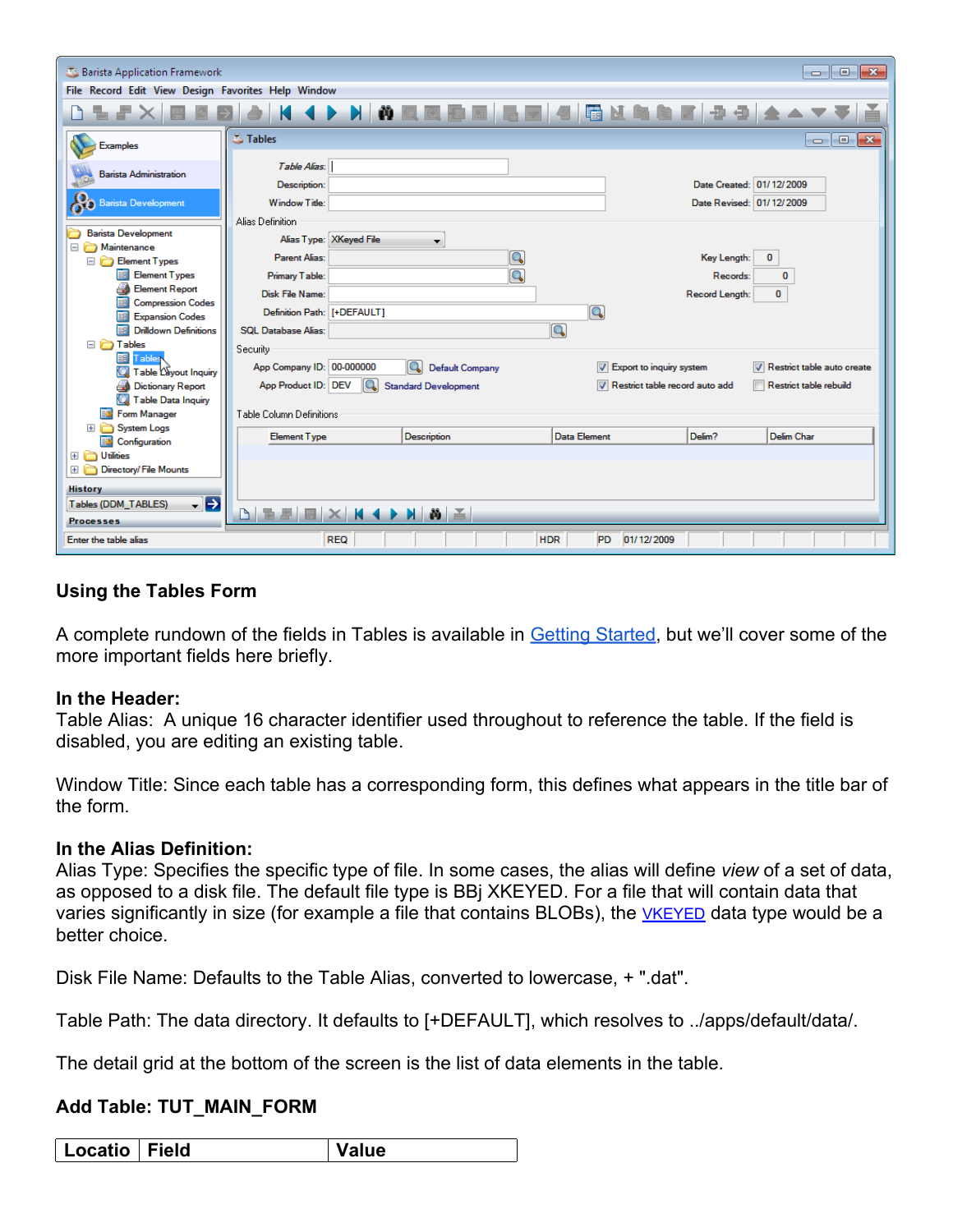| n      |                       |                |
|--------|-----------------------|----------------|
| Header | <b>Table Alias</b>    | TUT MAIN FORM  |
|        | Description           | Main Form      |
| Detail | <b>Element Type</b>   | Data Element   |
|        | TUT USER ID           | TUT USER ID    |
|        | TUT USER NAME         | TUT USER NAME  |
|        | TUT USER PHON         | TUT USER PHON  |
|        | Е                     |                |
|        | TUT WANTS SPA         | TUT WANTS SPA  |
|        | М                     | м              |
|        | <b>TUT USER EMAIL</b> | TUT USER EMAIL |

| <b>S</b> Tables  |                              |                                   |                              |                                |                          | $-x$<br>l-o-<br>$\Box$     |
|------------------|------------------------------|-----------------------------------|------------------------------|--------------------------------|--------------------------|----------------------------|
|                  |                              | Table Alias: TUT_MAIN_FORM        |                              |                                |                          |                            |
|                  | Description: Main Form       |                                   |                              |                                | Date Created: 01/12/2009 |                            |
|                  | Window Title: Main Form      |                                   |                              |                                | Date Revised: 01/12/2009 |                            |
| Alias Definition |                              |                                   |                              |                                |                          |                            |
|                  |                              | Alias Type: XKeyed File           | ▼                            |                                |                          |                            |
|                  | Parent Alias:                |                                   | Q                            |                                | Key Length:              | 0                          |
|                  | Primary Table:               |                                   | Q                            |                                | Records:                 | 0                          |
|                  |                              | Disk File Name: tut main form.dat |                              |                                | Record Length:           | 0                          |
|                  | Definition Path: [+DEFAULT]  |                                   |                              | Q                              |                          |                            |
|                  | <b>SOL Database Alias:</b>   |                                   |                              | Q                              |                          |                            |
| Security         |                              |                                   |                              |                                |                          |                            |
|                  | App Company ID: 00-000000    |                                   | a<br>Default Company         | V Export to inquiry system     |                          | Restrict table auto create |
|                  | App Product ID: DEV          | IQ.                               | <b>Standard Development</b>  | Restrict table record auto add |                          | Restrict table rebuild     |
|                  |                              |                                   |                              |                                |                          |                            |
|                  | Table Column Definitions [5] |                                   |                              |                                |                          |                            |
|                  | <b>Element Type</b>          |                                   | Description                  | Data Element                   | Delim?                   | Delim Char                 |
| 昌                | TUT USER ID                  |                                   | <b>Tutorial User ID</b>      | TUT USER ID                    | Yes                      | $0A - (010) - (LF)$        |
| 目                | TUT USER NAME                |                                   | <b>Tutorial User Name</b>    | TUT USER NAME                  | Yes                      | $0A - (010) - (LF)$        |
| 目                | TUT_USER_PHONE               |                                   | <b>Tutorial User's Phone</b> | TUT_USER_PHONE                 | Yes                      | $0A - (010) - (LF)$        |
| 目                | TUT WANTS SPAM               | <b>Tutorial User Wants Spam</b>   |                              | TUT WANTS SPAM                 | Yes                      | $0A - (010) - (LF)$        |
| 昌                | <b>TUT USER EMAIL</b>        |                                   | <b>Tutorial User's Email</b> | <b>TUT USER EMAIL</b>          | Yes                      | $0A - (010) - (LF)$        |
|                  |                              |                                   |                              |                                |                          |                            |
|                  |                              |                                   | œз                           |                                |                          |                            |

Press **F7** to switch back to the Header from the detail grid. The status bar will display HDR.

Click  $\Box$  or press [Ctrl]+S to save this record.

A table must have at least one key, the *primary* key. We must define a primary key for our new table.

# **Define Keys for TUT\_MAIN\_FORM**

Click **or** press [Ctrl]+O, then select **Key Definitions** from the dropdown Options menu.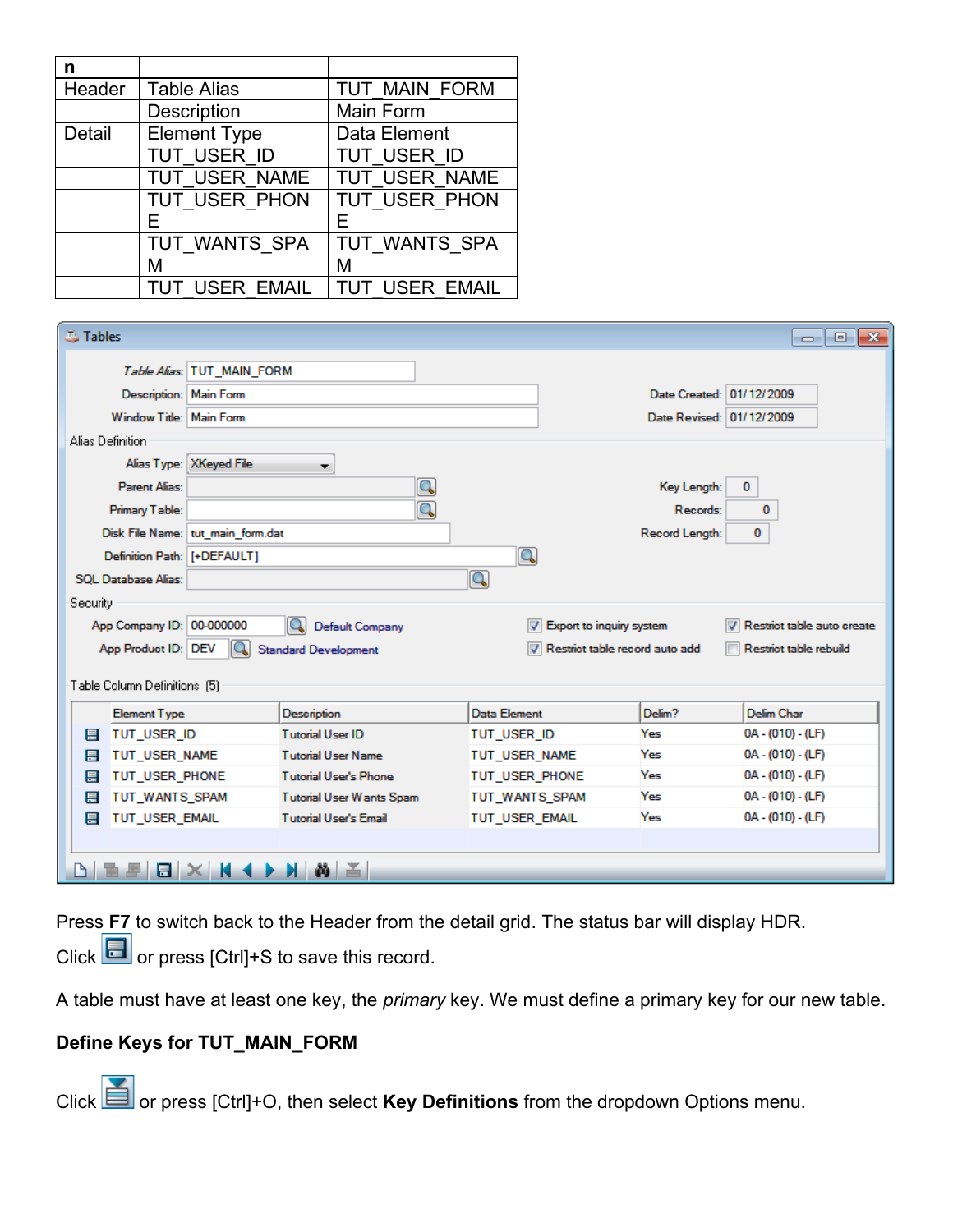| <b>Element Type</b> | Description                  | Data Element                    | Delim? | <b>Delim Char</b>   |
|---------------------|------------------------------|---------------------------------|--------|---------------------|
| TUT USER ID         | <b>Tutorial User ID</b>      | tut user id                     | Yes    | $0A - (010) - (LF)$ |
| TUT USER NAME       | <b>Tutorial User Name</b>    | TUT USER NAME                   | Yes    | $0A - (010) - (LF)$ |
| TUT USER PHONE      | <b>Tutorial User's Phone</b> | TUT USER PHONE                  | Yes    | $0A - (010) - (LF)$ |
| TUT WANTS SPAM      | Tutorial User Wants Spam     | TUT WANTS SPAM Yes              |        | $0A - (010) - (LF)$ |
| TUT USER EMAIL      | <b>Tutorial User's Email</b> | TUT USER EMAIL                  | Yes    | 0A - (010) - (LF)   |
|                     |                              |                                 |        |                     |
| X H                 | $\rightarrow$ H<br>首         |                                 |        |                     |
|                     |                              | <b>Key Definitions</b>          |        |                     |
|                     |                              | じ<br><b>SQL Database Tables</b> |        |                     |
|                     |                              | <b>Table Comments</b>           |        |                     |

Set the Key Name and Key Description to be **PRIMARY,** and add **TUT\_USER\_ID** to the Grid.

|   | Key Definitions                                             |  |                            |          |                                                                |  | $\overline{\phantom{a}}$ $\overline{\phantom{a}}$ |  |  |
|---|-------------------------------------------------------------|--|----------------------------|----------|----------------------------------------------------------------|--|---------------------------------------------------|--|--|
|   | Key Number: 00                                              |  | Table Alias: TUT_MAIN_FORM |          |                                                                |  | Main Form                                         |  |  |
|   |                                                             |  | Key Name: PRIMARY          |          |                                                                |  |                                                   |  |  |
|   | Key Description: PRIMARY                                    |  |                            |          |                                                                |  |                                                   |  |  |
|   | Data Element                                                |  |                            |          | Position   Offset   Length   Descending?   Unique?   Bus Math? |  |                                                   |  |  |
| E | TUT_USER_ID                                                 |  | $0\qquad 0$                | $\bf{0}$ |                                                                |  |                                                   |  |  |
|   |                                                             |  |                            |          |                                                                |  |                                                   |  |  |
|   | $ \mathbf{E} \times$ $ \mathbf{A} \times$ $ \mathbf{B} \le$ |  |                            |          |                                                                |  |                                                   |  |  |

**Click** or press [Ctrl]+S to save the key definition, then close the Key Definitions dialog by clicking the close box.

## **Create the Table**

Click **or** or press [Ctrl]+O, then select **Create/Update Table** from the dropdown Options menu. **Key Definitions** 

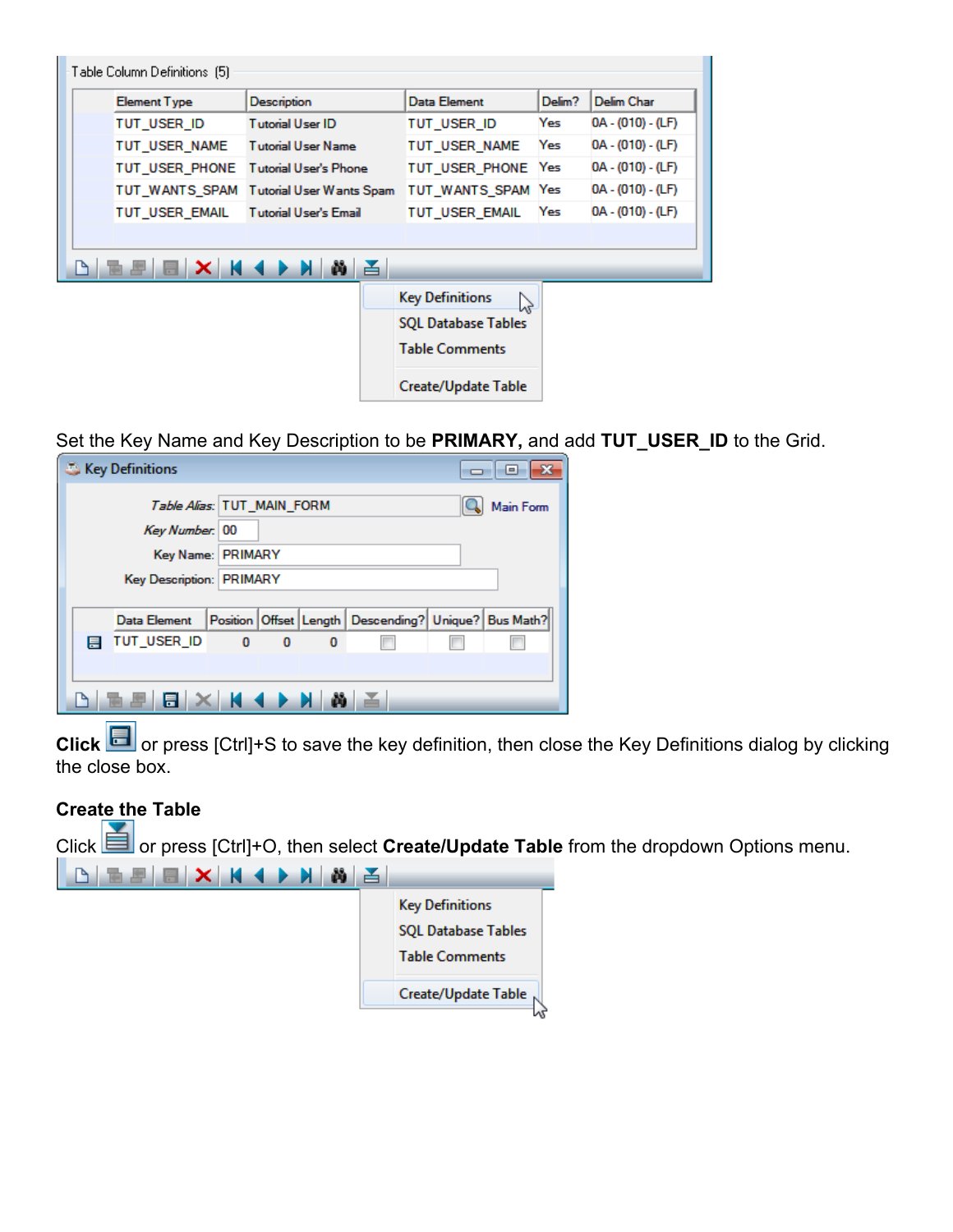| Create/Update Table                                                                             |        |  |  |  |  |  |
|-------------------------------------------------------------------------------------------------|--------|--|--|--|--|--|
| • Create or update table and template. Use this option if<br>-- This is a new table definition. |        |  |  |  |  |  |
| - The physical structure of an existing table has changed.                                      |        |  |  |  |  |  |
| -- The key definitions of an existing table have been modified.                                 |        |  |  |  |  |  |
| -- Element names have not been changed.                                                         |        |  |  |  |  |  |
|                                                                                                 |        |  |  |  |  |  |
| Update template definition only. Use this option if:                                            |        |  |  |  |  |  |
| -- Element names have changed "and"                                                             |        |  |  |  |  |  |
| -- The table structure is unchanged.                                                            |        |  |  |  |  |  |
| Update                                                                                          | Cancel |  |  |  |  |  |
| $\overline{\cdot}$ Barista Administrator<br>$\mathbf{x}$                                        |        |  |  |  |  |  |
| Do you wish to create this table?                                                               |        |  |  |  |  |  |
| No<br>Yes                                                                                       |        |  |  |  |  |  |
| $\pm$ Barista Administrator<br>$\mathbf{x}$                                                     |        |  |  |  |  |  |
| TUT MAIN FORM has been created as:<br>/ apps/ default/ data/ tut_main_form.dat                  |        |  |  |  |  |  |
|                                                                                                 |        |  |  |  |  |  |

We can close Tables Maintenance for now. The final step is to build a **Form** based on this table.

# **Using the Form Manager**

Load the Form Manager by clicking **TH** or pressing F8.

Click on "Standard Development" in the tree to restrict the display to just the tutorial form.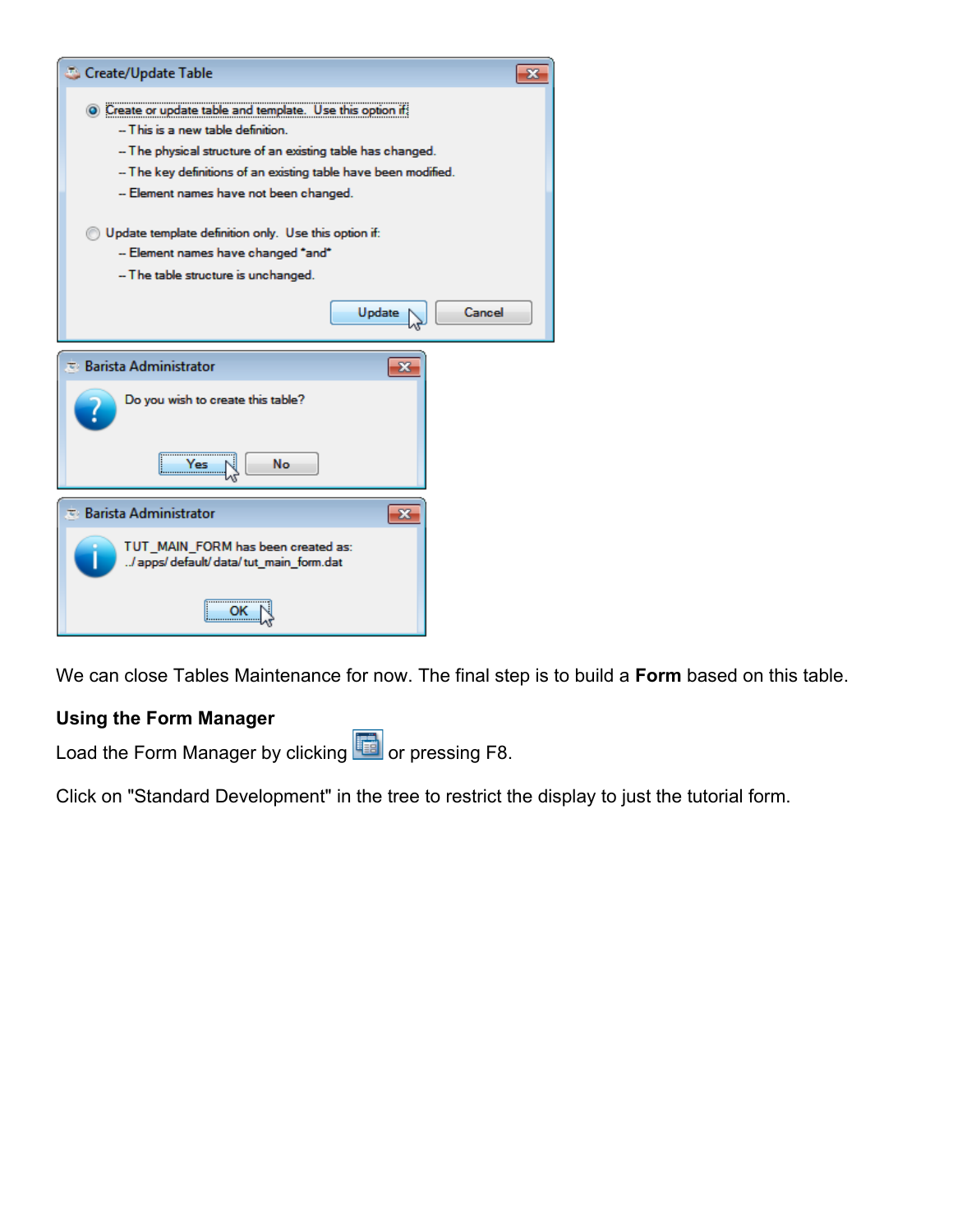| Barista Application Framework                      |                                                                                                    |         |                                    |                                                                            |                  |                         | $\begin{array}{c c c c c c} \hline \multicolumn{3}{c }{\mathbf{C}} & \multicolumn{3}{c }{\mathbf{S}} & \multicolumn{3}{c }{\mathbf{S}} & \multicolumn{3}{c }{\mathbf{S}} & \multicolumn{3}{c }{\mathbf{S}} & \multicolumn{3}{c }{\mathbf{S}} & \multicolumn{3}{c }{\mathbf{S}} & \multicolumn{3}{c }{\mathbf{S}} & \multicolumn{3}{c }{\mathbf{S}} & \multicolumn{3}{c }{\mathbf{S}} & \multicolumn{3}{c }{\mathbf{S}} & \multicolumn{3}{c }{\mathbf$ |
|----------------------------------------------------|----------------------------------------------------------------------------------------------------|---------|------------------------------------|----------------------------------------------------------------------------|------------------|-------------------------|-------------------------------------------------------------------------------------------------------------------------------------------------------------------------------------------------------------------------------------------------------------------------------------------------------------------------------------------------------------------------------------------------------------------------------------------------------|
| File Record Edit View Design Favorites Help Window |                                                                                                    |         |                                    |                                                                            |                  |                         |                                                                                                                                                                                                                                                                                                                                                                                                                                                       |
|                                                    | <u>▋▜▗▛▓▕▊◙▅▎</u> ▅▕▕▎◀▐▘▕▏▏▓▐▁█▊█▏█▐█▎ <mark>▜▏</mark> ▐█▎▓░░░▓░▓░▓░▓░▓▎▅▅▎ <del>▁</del> ▗▝▝▝▘▎▟▏ |         |                                    |                                                                            |                  |                         |                                                                                                                                                                                                                                                                                                                                                                                                                                                       |
| <b>Examples</b>                                    | <b>S</b> Form Manager                                                                              |         |                                    | Form Manager                                                               |                  |                         | $\mathbf{x}$<br>$\Box$<br>$\Box$                                                                                                                                                                                                                                                                                                                                                                                                                      |
| <b>Barista Administration</b>                      | <b>Application</b>                                                                                 | Search: |                                    |                                                                            | <b>Filter:</b>   |                         | Y                                                                                                                                                                                                                                                                                                                                                                                                                                                     |
|                                                    | <b>Applications</b>                                                                                | Alias   | Description Alias Type   Form Type |                                                                            | <b>Disk File</b> | Comp ID                 | Prod ID Rev Date                                                                                                                                                                                                                                                                                                                                                                                                                                      |
| <b>Barista Development</b>                         | Default Company<br>Standard Development                                                            |         |                                    | TUT_MAIN_FORM Main Form XKeyed (X) Maintenance Form (T)  tut_main_form.dat |                  | 00-000000<br><b>DEV</b> | 01/12/2009                                                                                                                                                                                                                                                                                                                                                                                                                                            |
| <b>Barista Development</b>                         | <b>BASIS</b> International                                                                         |         |                                    |                                                                            |                  |                         |                                                                                                                                                                                                                                                                                                                                                                                                                                                       |
| Maintenance                                        | Barista - Administration                                                                           |         |                                    |                                                                            |                  |                         |                                                                                                                                                                                                                                                                                                                                                                                                                                                       |
| Element Types<br>E <b>C</b> Tables                 | Barista - Database<br><b>Barista Examples</b>                                                      |         |                                    |                                                                            |                  |                         |                                                                                                                                                                                                                                                                                                                                                                                                                                                       |
| 國<br>Form Manager                                  | Barista - SOL                                                                                      |         |                                    |                                                                            |                  |                         |                                                                                                                                                                                                                                                                                                                                                                                                                                                       |
| <b>El</b> System Logs                              |                                                                                                    |         |                                    |                                                                            |                  |                         |                                                                                                                                                                                                                                                                                                                                                                                                                                                       |
| Configuration<br>El <b>C</b> Utilities             |                                                                                                    |         |                                    |                                                                            |                  |                         |                                                                                                                                                                                                                                                                                                                                                                                                                                                       |
| Directory/File Mounts                              |                                                                                                    |         |                                    |                                                                            |                  |                         |                                                                                                                                                                                                                                                                                                                                                                                                                                                       |
|                                                    |                                                                                                    |         |                                    |                                                                            |                  |                         |                                                                                                                                                                                                                                                                                                                                                                                                                                                       |
| <b>History</b><br>Form Manager (FOR v              |                                                                                                    |         |                                    |                                                                            |                  |                         |                                                                                                                                                                                                                                                                                                                                                                                                                                                       |
| <b>Processes</b>                                   |                                                                                                    |         |                                    |                                                                            |                  |                         |                                                                                                                                                                                                                                                                                                                                                                                                                                                       |
|                                                    |                                                                                                    |         |                                    | 01/12/2009<br>P <sub>D</sub>                                               |                  |                         |                                                                                                                                                                                                                                                                                                                                                                                                                                                       |
|                                                    |                                                                                                    |         |                                    |                                                                            |                  |                         |                                                                                                                                                                                                                                                                                                                                                                                                                                                       |

### **Build the Form**

Select **TUT\_MAIN\_FORM** and click **or** press [Ctrl]+B to build the form.

## **Run the Form**

Click  $\rightarrow$  or press F5 to run your form.

| Main Form                            | ——1—1 |
|--------------------------------------|-------|
| User ID: 000001                      |       |
| User Name:                           |       |
| Phone: $( )$ -                       |       |
| Wants Spam                           |       |
| Email:                               |       |
| $\times$ $\times$ $\times$<br>舌<br>Ħ |       |

Experiment with using the form to enter/view data in your table.

In addition to entering data into the fields of the form, the user of a Barista-developed application will use the supplied toolbar to navigate, save, create, and search the records of our table.

| Barista Application Framework                       |  |
|-----------------------------------------------------|--|
| File Record Edit View Design Favorites Help Window  |  |
| ▎▁▝▁▚▁▎▁▎▁▝▁▗▁▕▁▕▏▎▎▌▏▏▏▏▏▏▏▏▏▏▏▏▏▏▏▏▏▏▏▏▏▏▏▏▏▏▏▏▏▏ |  |

The following tool buttons are used most often:

| New Record ([Ctrl]+N)                        |
|----------------------------------------------|
| $\left \sum\right $ Delete Record ([Ctrl]+D) |